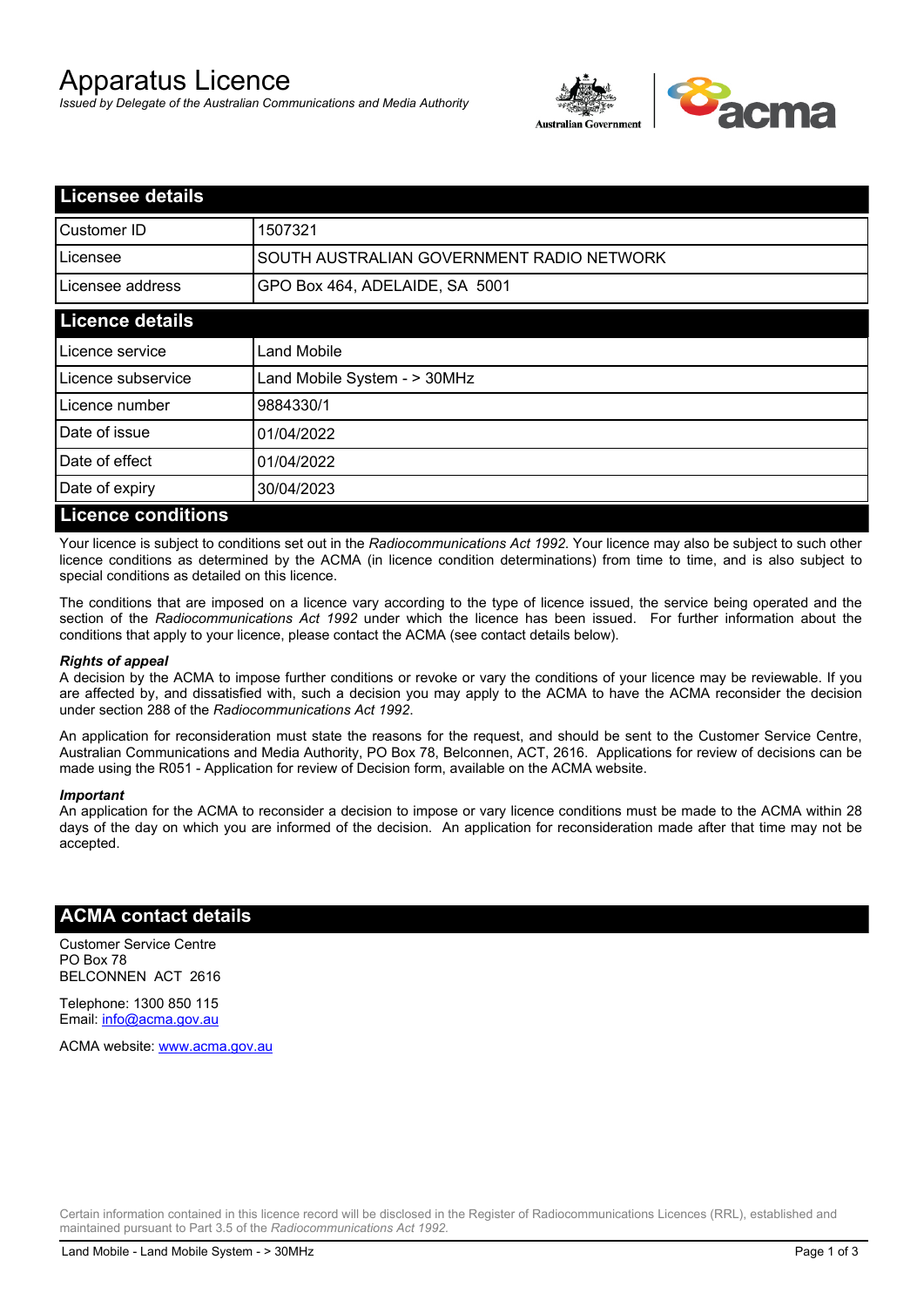## **Advisory Notes applying to licence no.: 9884330/1**

Conditions applicable to the operation of Land Mobile System station(s) authorised under this licence can be found in the Radiocommunications Licence Conditions (Apparatus Licence) Determination and the Radiocommunications Licence Conditions (Land Mobile Licence) Determination. Copies of these determinations are available from the ACMA and from the ACMA home page (www.acma.gov.au).